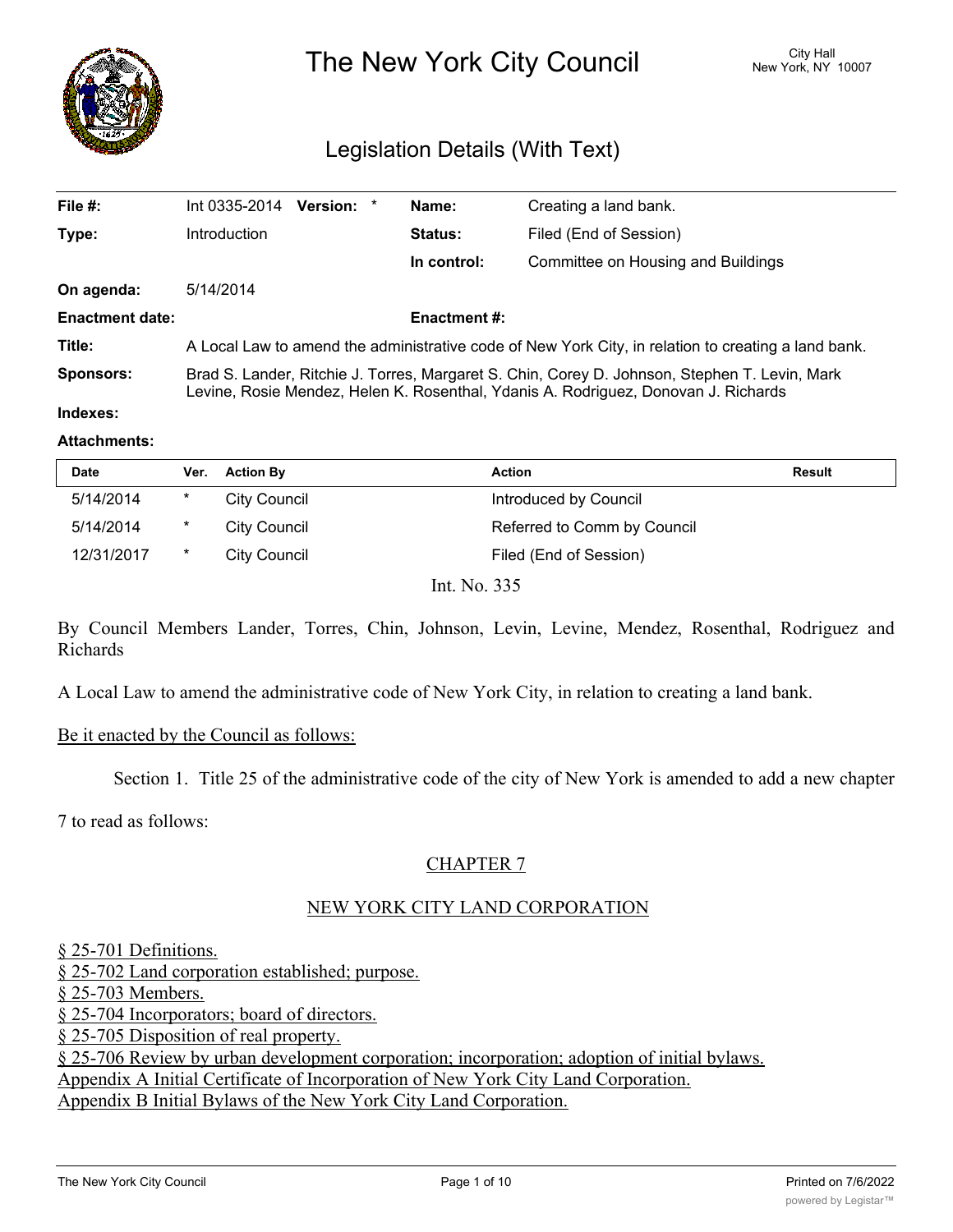§ 25-701 Definitions. For the purposes of this chapter, the following terms shall be defined as follows:

AFFORDABLE HOUSING UNIT. A dwelling unit that (1) is or will be permanently restricted by a restrictive covenant, possibility of reverter or other similar deed restriction or by an agreement made with or approved and enforceable by the land corporation, to occupancy by households whose incomes at the time of initial occupancy do not exceed a certain amount, provided that such amount does not exceed 80 percent of the area median income, and (2) contains floor area equal to or greater than the average non-affordable unit floor area for the zoning lot containing the dwelling unit.

AREA MEDIAN INCOME. The New York city metropolitan area median income, adjusted for family size, as determined by the United States department of housing and urban development.

AVERAGE NON-AFFORDABLE UNIT FLOOR AREA. The number obtained for a particular zoning lot by dividing the total floor area contained within dwelling units, other than affordable housing units, by the total number of dwelling units, other than affordable housing units.

DIRECTOR. A "director" as defined by section  $102(a)(6)$  of the not-for-profit corporation law. "Director" shall refer herein to directors of the land corporation.

DWELLING UNIT. A "dwelling unit" as defined in section 27-2004 of the housing maintenance code.

FLOOR AREA. "Floor area" as defined in section 12-10 of the New York city zoning resolution.

HOUSEHOLD. Prior to initial occupancy of an affordable housing unit, a household is, collectively, all of the persons intending to occupy the affordable housing unit at initial occupancy. After initial occupancy of an affordable housing unit, a household is, collectively, all of the persons occupying the affordable housing unit.

INCORPORATOR. A person identified in section 25-704(a).

INITIAL OCCUPANCY. The first date upon which a particular household lawfully occupies a particular affordable housing unit.

LAND CORPORATION. The New York city land corporation established under this chapter.

MEMBER. A "member," as defined by section 102(a)(9) of the not-for-profit corporation law.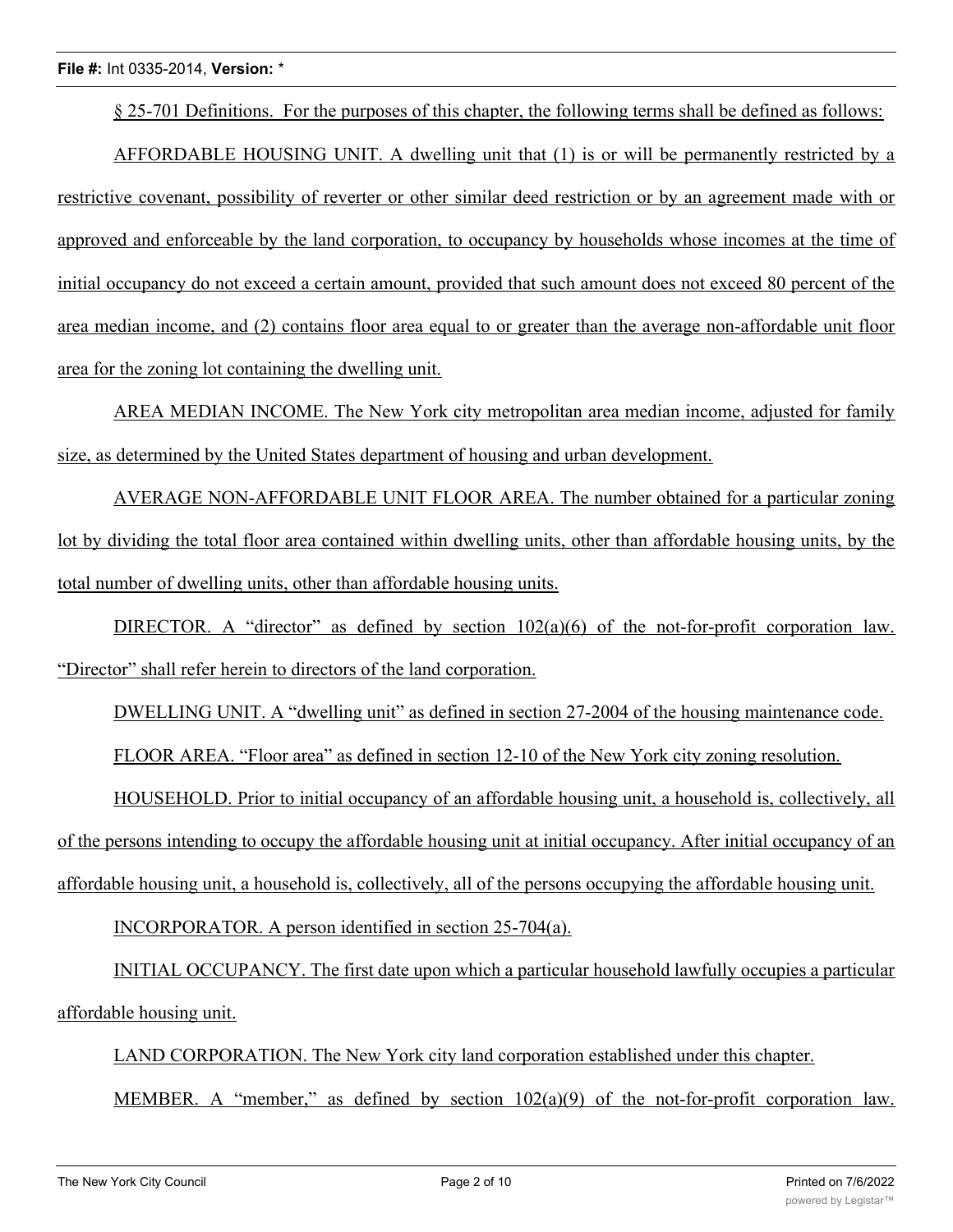"Member" shall refer herein to members of the land corporation.

REAL PROPERTY. "Real property" as defined by section 1602(f) of the not-for-profit corporation law. ZONING LOT. A "zoning lot" as defined in section 12-10 of the New York city zoning resolution.

§ 25-702 Land corporation established; purpose. a. There is hereby created a "New York City land corporation," which shall be a type C not-for-profit corporation and, upon approval of the local law that added this chapter by the urban development corporation under section  $1603(g)$  of the not-for-profit corporation law, a land bank under article 16 of the not-for-profit corporation law.

b. The purpose of the land corporation shall be to efficiently acquire, warehouse and transfer real property to expedite the development, rehabilitation and preservation of affordable housing and to encourage property uses that best serve the interests of the community but which are not sufficiently provided for by the free market, including industrial, manufacturing and maritime activities; fresh food stores; public and open spaces; and wildlife conservation areas.

§ 25-703 Members. The mayor and the speaker of the council shall be the members of the land corporation.

§ 25-704 Incorporators; board of directors. a. The following persons shall serve as the incorporators of the land corporation and shall serve as the initial directors until new directors are appointed under subdivision b:

(1) the president of the New York city economic development corporation;

(2) the commissioner of housing preservation and development;

(3) the chair of the city planning commission;

(4) the director of the land use division of the council; and

(5) the director of the finance division of the council.

b. No later than three months after the filing of the certificate of incorporation of the land corporation under section 25-706, the mayor shall appoint a number of directors equal to one half the total number of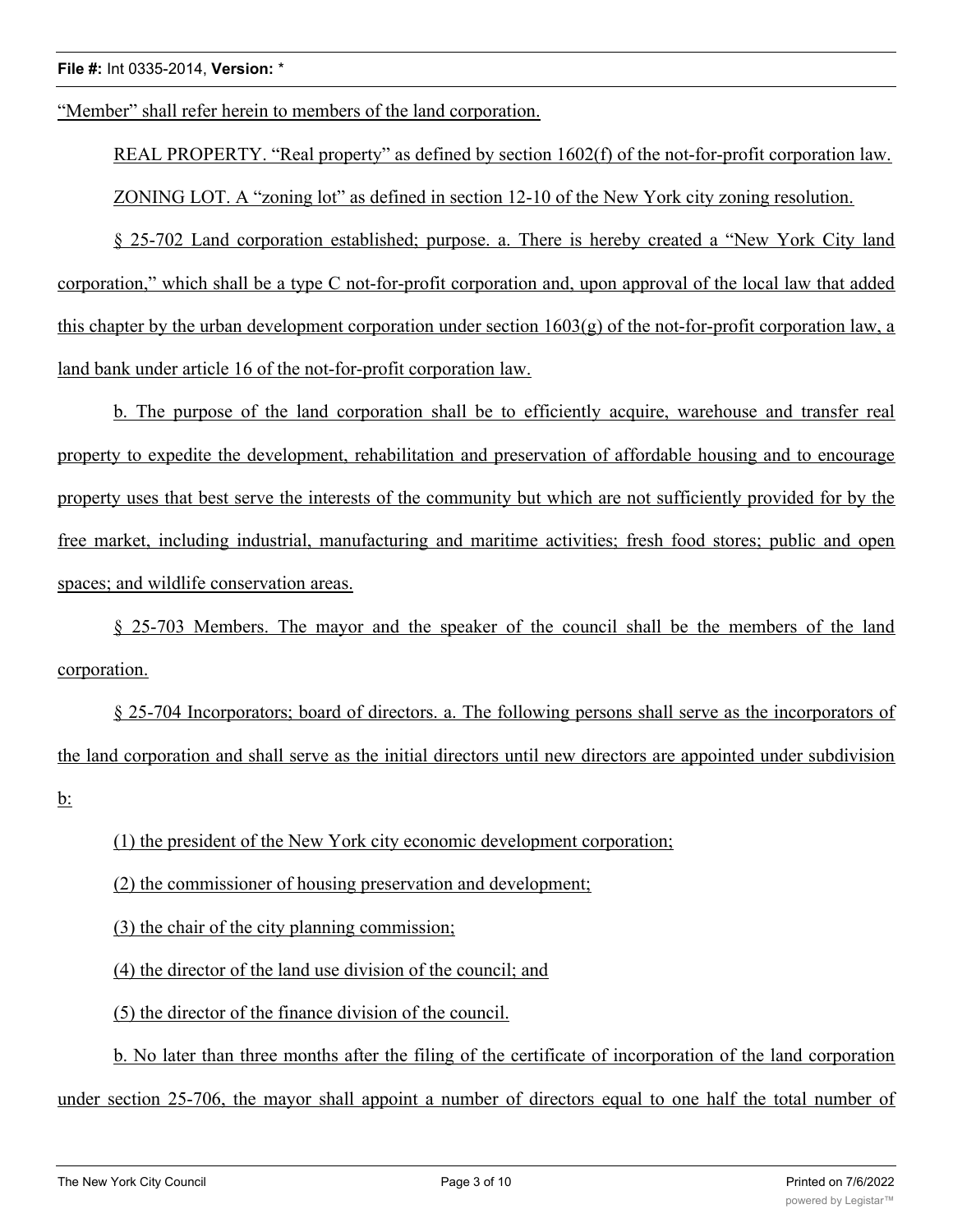directors, rounded up to the nearest whole number, and the speaker of the council shall appoint a number of directors equal to one half the total number of directors, rounded down to the nearest whole number.

c. A person may not serve or continue serving as a director unless he or she:

(1) is a person of ability and integrity;

(2) has appropriate experience in real estate, finance, property management, community planning and development, organized community-based activities or other relevant field of endeavor; and

(3) is a registered voter of the city throughout his or her service on the board of directors.

d. The total number of directors shall be as set forth in the bylaws of the land corporation.

§ 25-705 Disposition of real property. a. Except as provided in subdivision b, the land corporation may

only convey, lease as lessor or otherwise dispose of real property for one or more of the following:

(1) uses that would result in the creation or preservation of affordable housing units;

(2) if the property to be disposed of is located in an industrial business zone established under section 22 -626 of this code, uses related to industrial, manufacturing or maritime activities;

(3) if the property to be disposed of is located within a FRESH food store designated area, as described in section 63-02 of the New York city zoning resolution, use as a FRESH food store, as defined by section 63- 01 of the New York city zoning resolution;

(4) use as a public space or place; or

(5) use as a wildlife conservation area.

b. The land corporation may convey, lease as lessor or otherwise dispose of property for a use other than a use described in subdivision a only if:

(1) no less than 180 days and no more than one year before the disposition, the land corporation holds a public hearing, solicits public comment with respect to the disposition and considers the results of such public hearing and comments;

(2) no more than 90 days after the public hearing described in paragraph one, the land corporation finds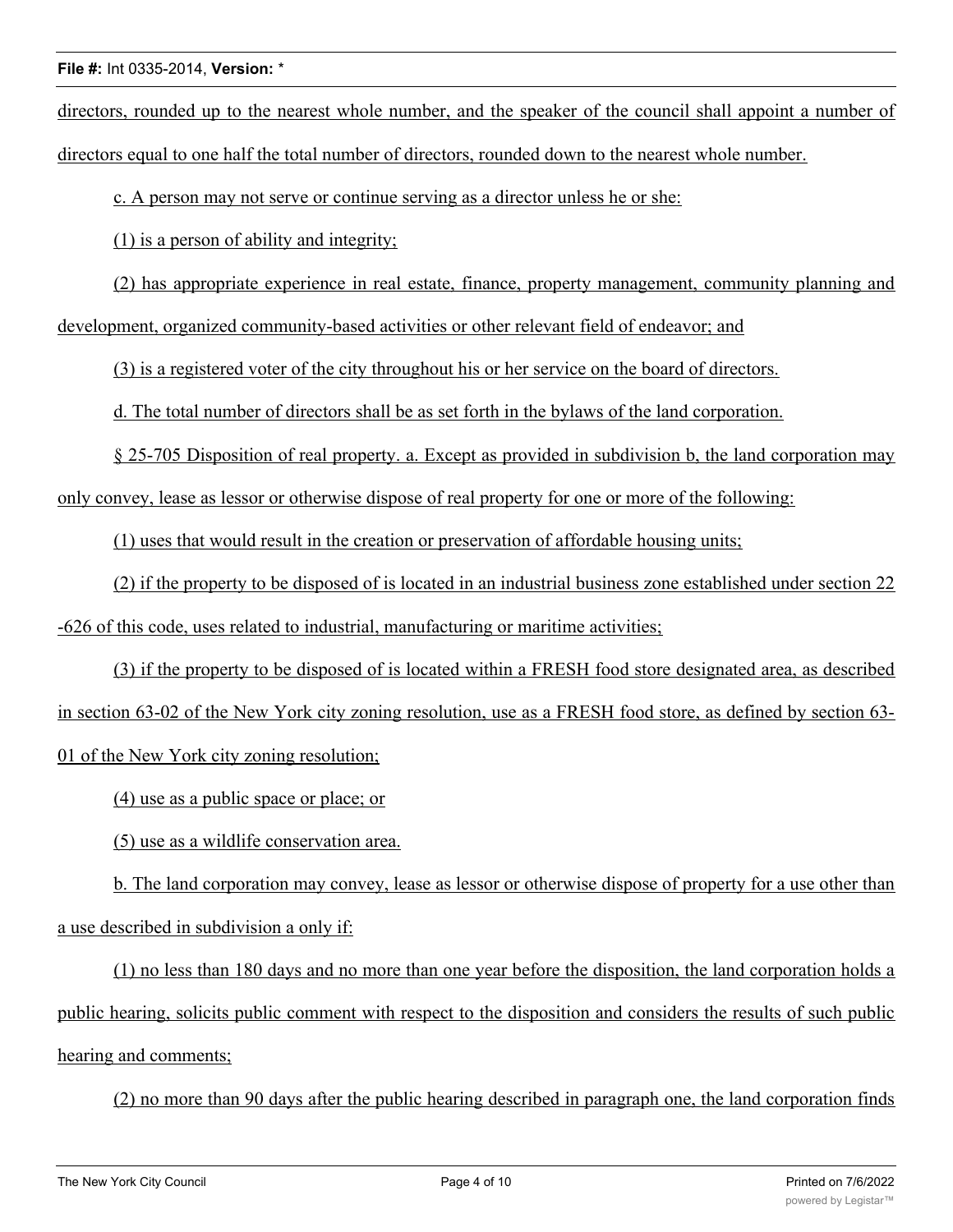that the disposition will best serve the interests of the community and prepares and makes publicly available online a report, signed by at least two thirds of the directors, setting forth all information supporting the finding including:

(A) all benefits that the disposition will provide for the community;

(B) all negative impacts that the disposition will have on the community

(C) a description of each public comment received and how the comment has been or will be addressed;

(D) how the disposition will better serve the community than the disposition for a use described in subdivision a;

(3) no more than 60 days and no less than 30 days after publication of the report described in paragraph two, the land corporation holds a public hearing with respect to the report, solicits public comment and considers the results of the public hearing and comments;

(4) no more than 20 days after the public hearing described in paragraph three, at least two thirds of the directors vote to approve the disposition; and

(5) no more than seven days after the disposition, the land corporation prepares and makes publicly available online the following information, in addition to the information required by section 1609(b) of the not -for-profit corporation law:

(A) the address of the property disposed of;

(B) the name, address and telephone number of the person to whom the property was conveyed, leased or otherwise disposed of; and

(C) the proposed use of the property.

c. When conveying, leasing as lessor or otherwise disposing of real property for a use that would result in the creation or preservation of affordable housing units, the land corporation shall prioritize disposition to a community land trust, as defined by section 12773(b) of title 42 of the United States code, a community housing development organization, as defined by section 12704(6) of title 42 of the United States code, or a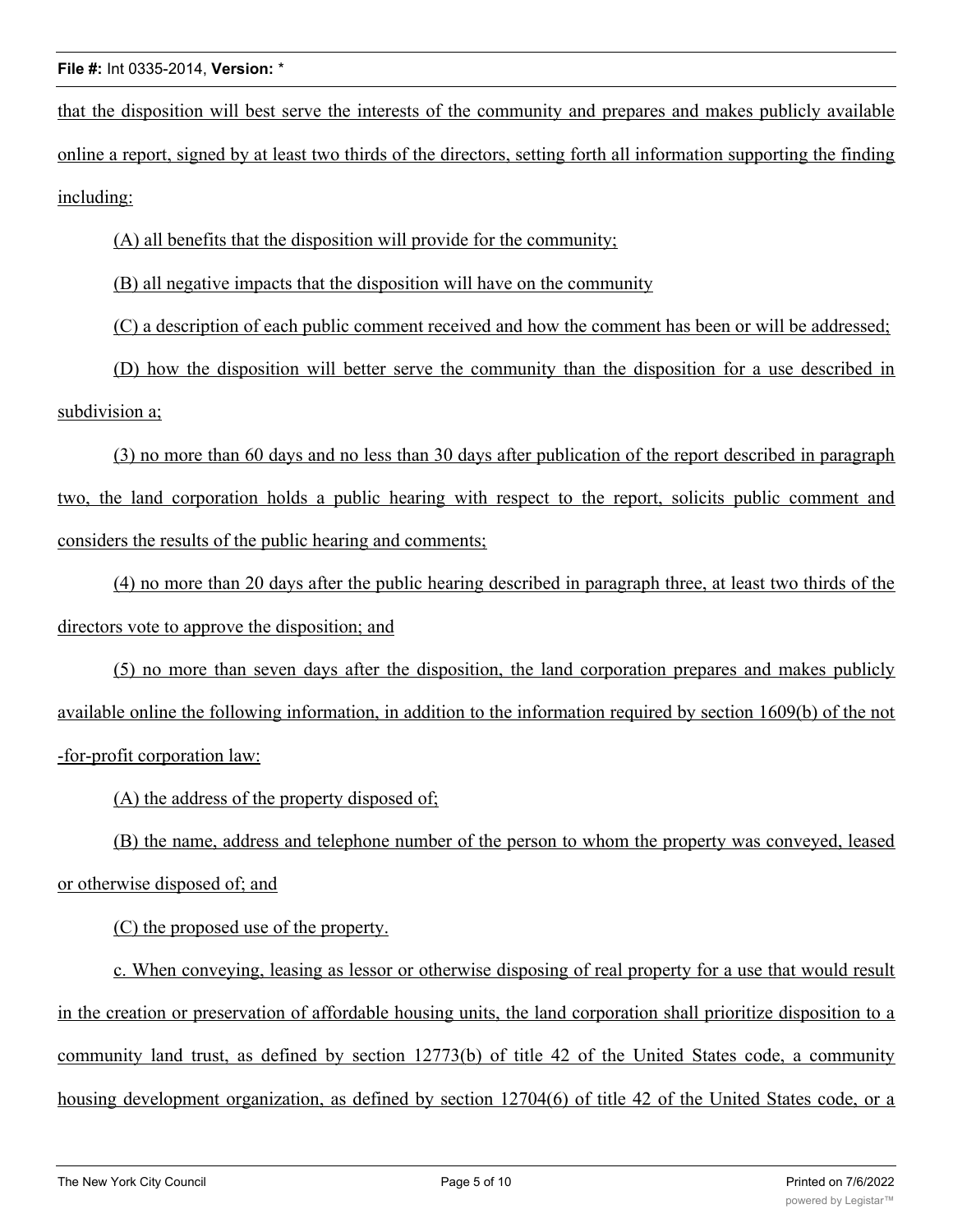nonprofit organization, as defined by section 12704(5) of title 42 of the United States code, and shall prioritize disposition for a proposed use that will maximize the number of affordable housing units at the zoning lot containing the property and the affordability of such units.

d. When conveying, leasing as lessor or otherwise disposing of real property, the land corporation shall prioritize disposition for a proposed use that will maximize the creation of living wage jobs pursuant to the bylaws of the land corporation.

§ 25-706 Review by urban development corporation; incorporation; adoption of initial bylaws. a. No later than 30 days after the effective date of this chapter, the mayor shall amend the certificate of incorporation for the land corporation, as set forth in appendix A, to include the names and addresses of the initial directors identified in section 25-704(a) and shall prepare and forward the following information to the urban development corporation for review and approval under section 1603(g) of the not-for-profit corporation law:

(1) a copy of the local law that added this chapter, amended as provided in this subdivision; and

(2) all other materials and information required by the urban development corporation.

b. No later than 30 days after approval of this chapter by the urban development corporation under section  $1603(g)$  of the not-for-profit corporation law, the incorporators shall execute the certificate of incorporation for the land corporation, as set forth in appendix A and amended under subdivision a, and file the amended certificate with the department of state in accordance with article one of the not-for-profit corporation law.

c. No later than 30 days after filing the amended certificate under subdivision b, the directors shall adopt the bylaws set forth in appendix B of this chapter as the initial bylaws for the land corporation.

Appendix A Initial Certificate of Incorporation of New York City Land Corporation. The initial certificate of incorporation of the land corporation shall read as follows:

### **CERTIFICATE OF INCORPORATION OF NEW YORK CITY LAND CORPORATION** (Under section 402 of the Not-for-Profit Corporation Law)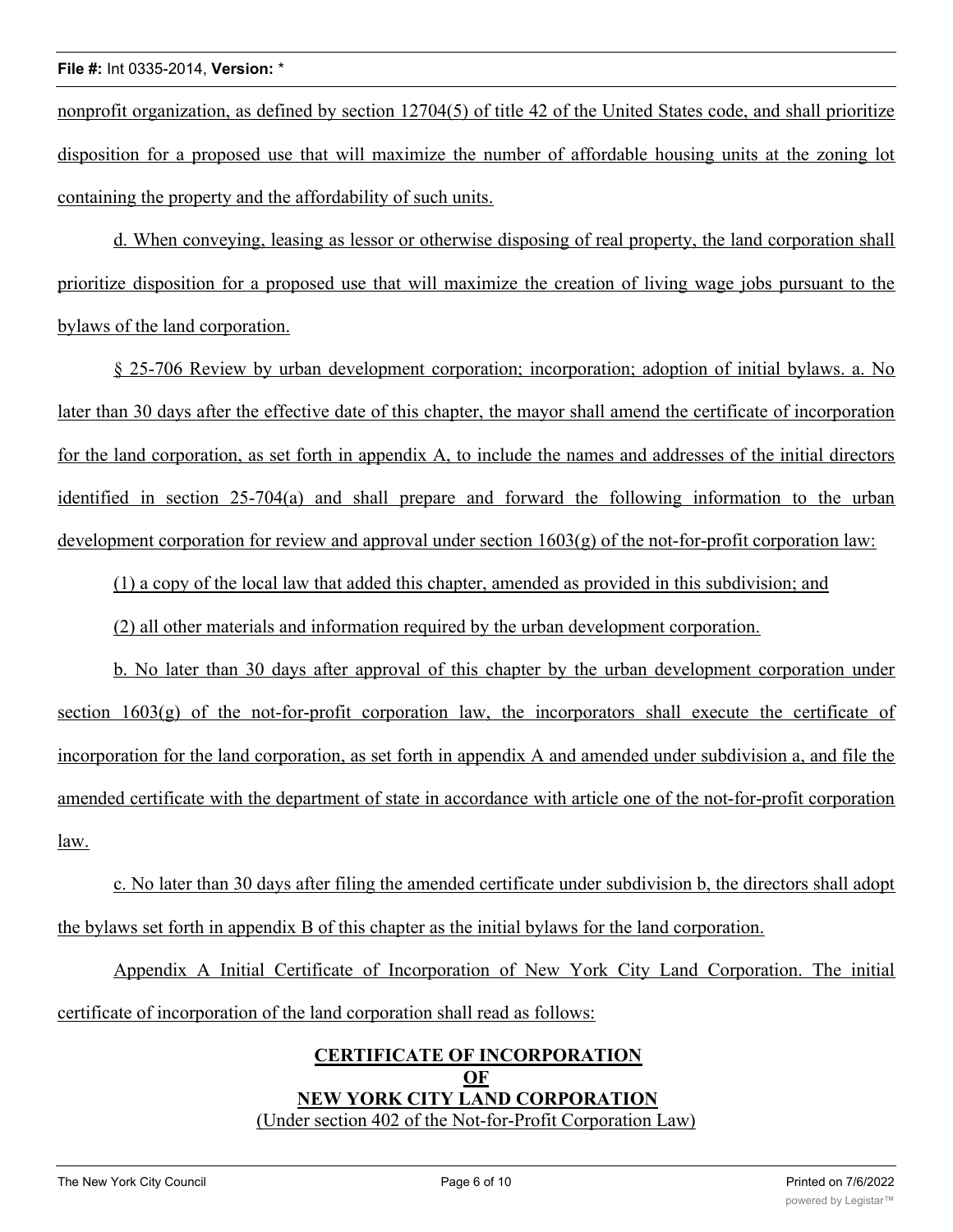#### **File #:** Int 0335-2014, **Version:** \*

1. Name. The name of the corporation is NEW YORK CITY LAND CORPORATION (hereafter referred to as the Corporation).

2. Type of Corporation. The Corporation is a "corporation" as defined by Section  $102(a)(5)$  of the Notfor-Profit Corporation Law and is a Type C corporation under Section 201 of said law. The Corporation is also a "land bank" pursuant to Section 1602 of the Not-for-Profit Corporation Law.

3. Purposes. The Corporation is formed for the following purposes and to achieve the following lawful public or quasi-public objectives:

a. to perform the functions of a land bank as described in Article 16 of the Not-for-Profit Corporation Law;

b. to efficiently acquire and transfer properties to expedite the development, rehabilitation and preservation of affordable housing and to encourage property uses that best serve the interests of the community but which are not sufficiently provided for by the free market, which uses include industrial, manufacturing, and maritime activities; fresh food stores; public and open spaces; and wildlife conservation areas;

c. to conduct regular inventories of vacant properties and provide the public with efficient access to a listing of these inventories;

d. to aggregate and responsibly hold properties for future productive use;

e. to eliminate blight by the removal of barriers to returning vacant properties to productive use;

f. to effectively market and strategically convey, lease as lessor or otherwise dispose of properties of the Corporation; and

g. notwithstanding any other provision of this Certificate, the Corporation is organized exclusively for charitable, educational, and nonprofit purposes, and not for pecuniary or financial gain, as specified in Section  $501(c)(3)$  of the Internal Revenue Code, or the corresponding section of any future tax code.

4. Powers. In furtherance of the purposes and objectives set forth in Article 3, the Corporation shall have all of the powers now or hereafter set forth in Section 1607 of the Not-for-Profit Corporation Law.

5. Office. The office of the Corporation is to be located in the County of New York, State of New York.

6. Registered Agent. The Secretary of the State of New York is hereby designated the agent of the Corporation upon whom process against it may be served. The Secretary of State shall mail a copy of any process against the Corporation served upon the Secretary of State as agent of the Corporation to the Mayor of the City of New York at City Hall, New York City, New York 10007.

Appendix B Initial Bylaws of New York City Land Corporation. The initial bylaws of the land

corporation shall read as follows: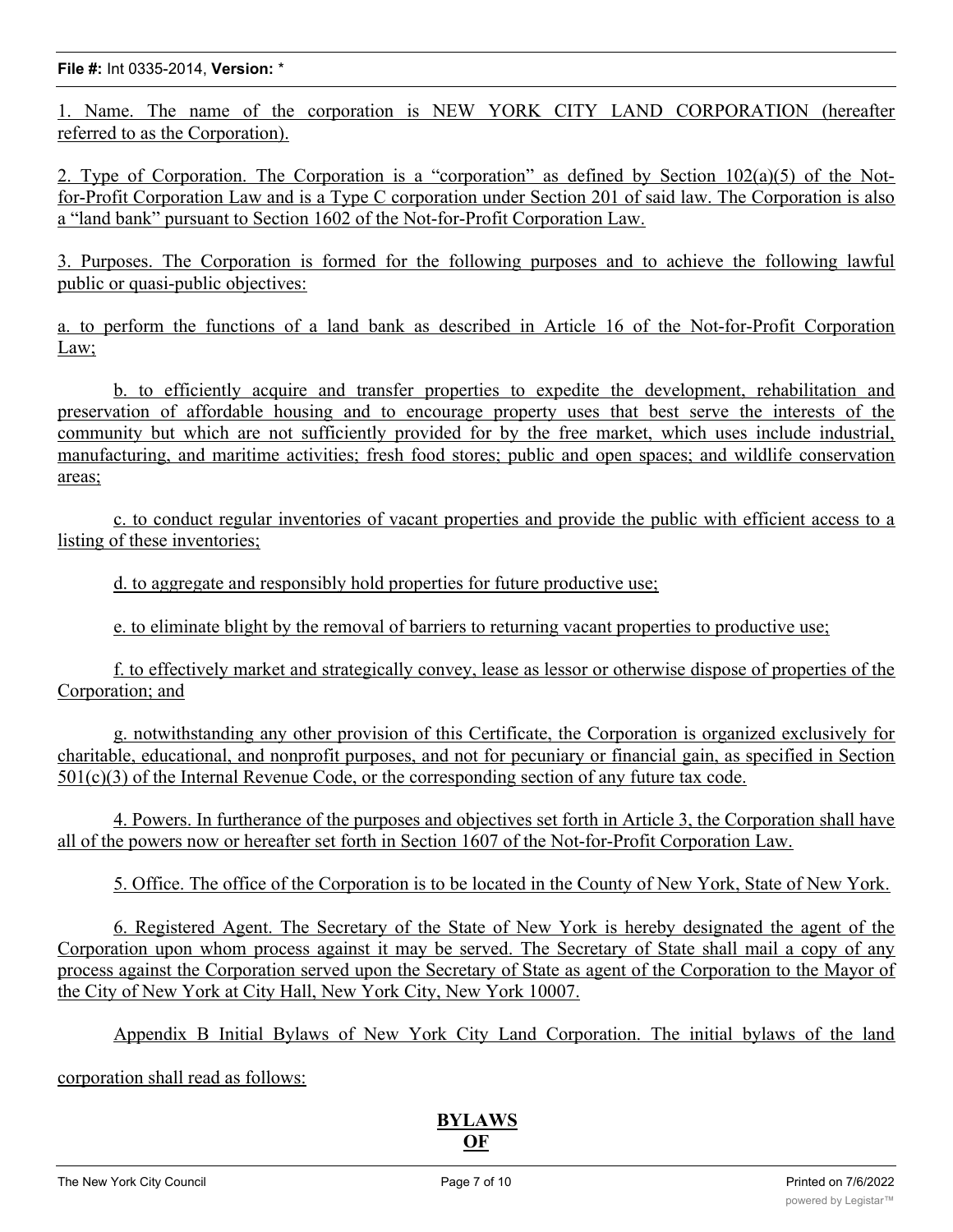## **NEW YORK CITY LAND CORPORATION**

1. Members. a. The members of the New York City Land Corporation (hereafter referred to as the Corporation) shall be the Mayor of the City of New York (Mayor) and the Speaker of the Council of the City of New York (Speaker), pursuant to Section 25-703 of the Administrative Code of the City of New York.

b. Annual meeting. The first annual meeting of the members shall, pursuant to Section 25-704(b) of the Administrative Code of the City of New York, be held within three months of the date on which the Corporation's Certificate of Incorporation (hereafter referred to as the Certificate) is filed with the Department of State. Annual meetings shall be held each year thereafter on the anniversary date of such filing except that if such anniversary date falls on a Saturday, Sunday, or holiday, the annual meeting shall be held on the first business day occurring thereafter.

2. Directors. a. The powers of the Corporation shall be exercised by a board of directors.

b. Number of directors. The Corporation shall have five (5) initial directors and thereafter shall have eleven (11) directors.

c. Appointment. The directors, other than the initial directors, shall be appointed by the Mayor and the Speaker pursuant to Section 25-704(b) of the Administrative Code of the City of New York. Two of the directors appointed by the Mayor and two of the directors appointed by the Speaker shall be employees, members or directors of entities that are (i) not-for-profit corporations, advocacy organizations, civic associations, community-based organizations or other similar entities and (ii) working in the field of housing, planning or community development.

d. Term. Each director shall serve a term of two years.

e. Amendments to Certificate of Incorporation and Bylaws; Selling Substantially All Assets. The board of directors may amend the Certificate and these Bylaws without approval of the members, except that approval of all of the members shall be required for any proposed amendment to Article 1, 2 or 3 of these Bylaws. In the event that the Corporation undertakes to sell or otherwise dispose of substantially all of its assets, such action must be approved by the members in accordance with Section 510 of the Not-for-Profit Corporation Law.

3. Encouraging the creation of living wage jobs. a. Except as provided in Subdivision e of this Article, the Corporation may only convey, lease as lessor or otherwise dispose of real property for use as a living wage property.

b. For the purposes of this Article, the term "living wage property" means real property where, pursuant to a restrictive covenant, possibility of reverter or other similar deed restriction for the property or an agreement made with or approved and enforceable by the Corporation, all natural persons performing work of any kind, other than construction work, at the property for a covered owner or occupant of the property, including work of any kind, other than construction work, performed at the property pursuant to an agreement made between such covered owner or occupant and a third party, are paid no less than a living wage.

c. (i) For the purposes of this Article, a "covered owner or occupant" means an owner or occupant of real property, other than real property in which more than seventy-five percent (75%) of the floor area is comprised of affordable housing units, as such terms are defined by Section 25-701 of the Administrative Code of the City of New York; provided, however, that such affordable housing units may be permanently affordable to households whose incomes at the time of initial occupancy do not exceed one hundred twenty-five percent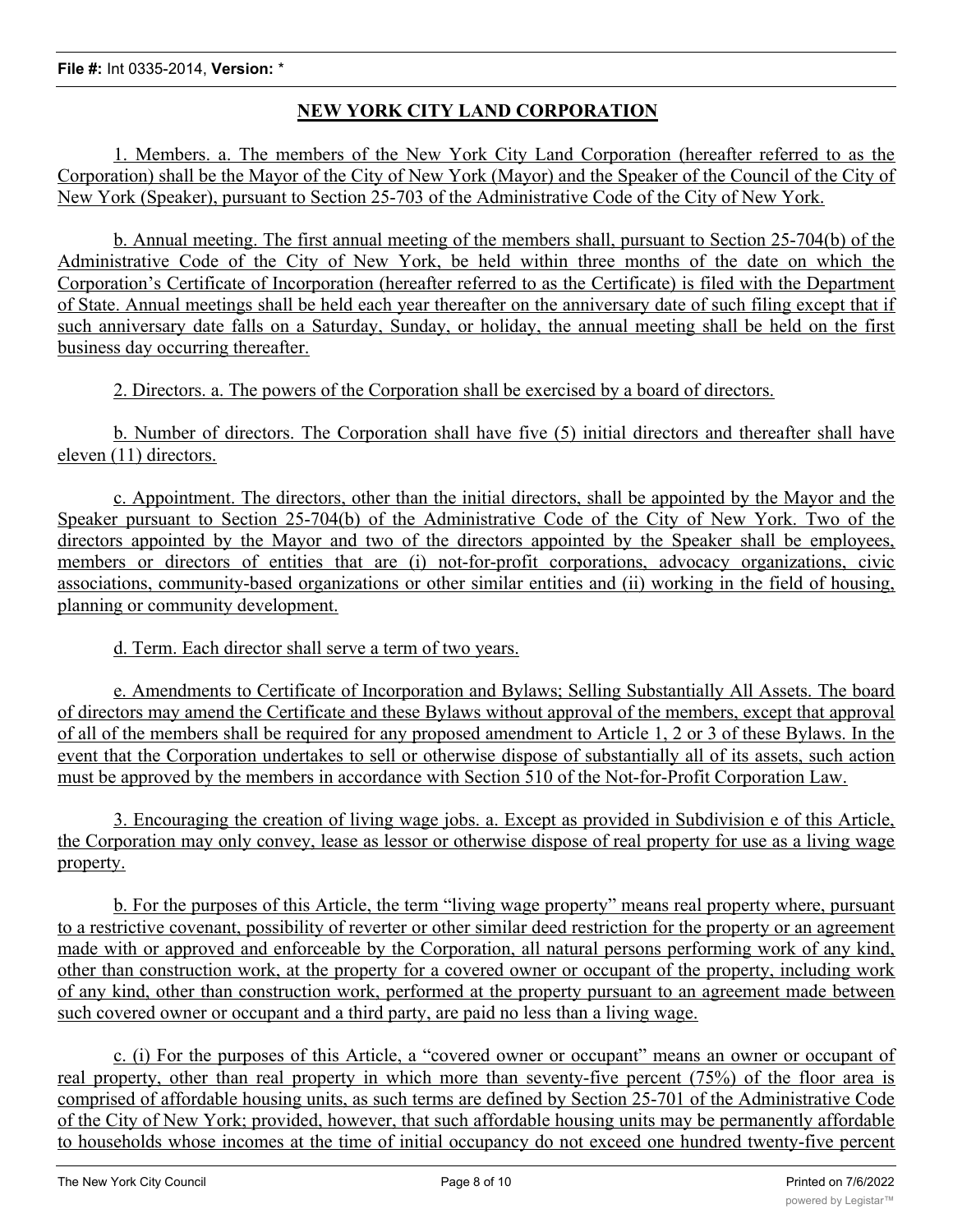(125%) of the area median income, as such terms are defined by Section 25-701 of the Administrative Code of the City of New York.

(ii) Notwithstanding Paragraph i of this Subdivision, the term "covered owner or occupant" shall not include an owner or occupant that:

(A) Has annual gross revenues of less than five million dollars (\$5,000,000.00) when such revenues are aggregated with the revenues of each parent entity of such owner or occupant, each subsidiary entity of such owner or occupant and each entity owned or controlled by a parent entity of such owner or occupant;

(B) Is a not-for-profit corporation, as defined by Section 102(a)(10) of the Not-For-Profit Corporation Law;

(C) Is using the property primarily for industrial, manufacturing or maritime activities; or

(D) Is using the property primarily to operate a FRESH food store, as defined by Section 63-01 of the New York City Zoning Resolution.

d. (i) The living wage shall be an hourly compensation package that is no less than the sum of the living wage rate and the health benefits supplement rate for each hour worked. As of the effective date of the local law that added Chapter 7 of Title 25 of the Administrative Code of the City of New York, the living wage rate shall be ten dollars and 20 cents (\$10.20) per hour and the health benefits supplement rate, which may be provided in the form of cash wages, health benefits or any combination of the two, shall be one dollar and 55 cents (\$1.55) per hour. The value of health benefits shall be determined based on the prorated hourly cost to the person paying for the health benefits.

(ii) In 2015 and each year thereafter:

(A) On January 1, the living wage rate and the health benefits supplement rate shall be adjusted based on the 12-month percentage increases, if any, in the Consumer Price Index for All Urban Consumers for All Items and the Consumer Price Index for All Urban Consumers for Medical Care, respectively, or their successor indexes, if any, as published by the Bureau of Labor Statistics of the United States Department of Labor, based on the most recent 12-month period for which data is available. The adjusted living wage rate and health benefits supplement rate shall each then be rounded to the nearest five cents.

(B) On April 1, the adjusted living wage rate and health benefits supplement rate shall become effective as the new living wage rate and health benefits supplement rate, respectively.

(iii) For persons who customarily and regularly receive tips, any tips received and retained by the person may be credited towards the living wage rate if, for each pay period that the sum of the person's cash wages and tips received is less than the living wage rate multiplied by the number of hours worked, the person receives the difference in additional cash wages.

e. The Corporation may convey, lease as lessor or otherwise dispose of real property for a use other than use as a living wage property only where the Corporation complies with Section 25-705(b) of the Administrative Code of the City of New York; provided further that, in the report required by Section 25-705(b) (2) of such code, the Corporation shall specify the reason that disposition of the property for use a living wage property is impracticable or undesirable.

 $\mathcal{A}$  . Strategic Plan. The Corporation shall develop a strategic plan to address the purposes for which it has  $\mathcal{A}$